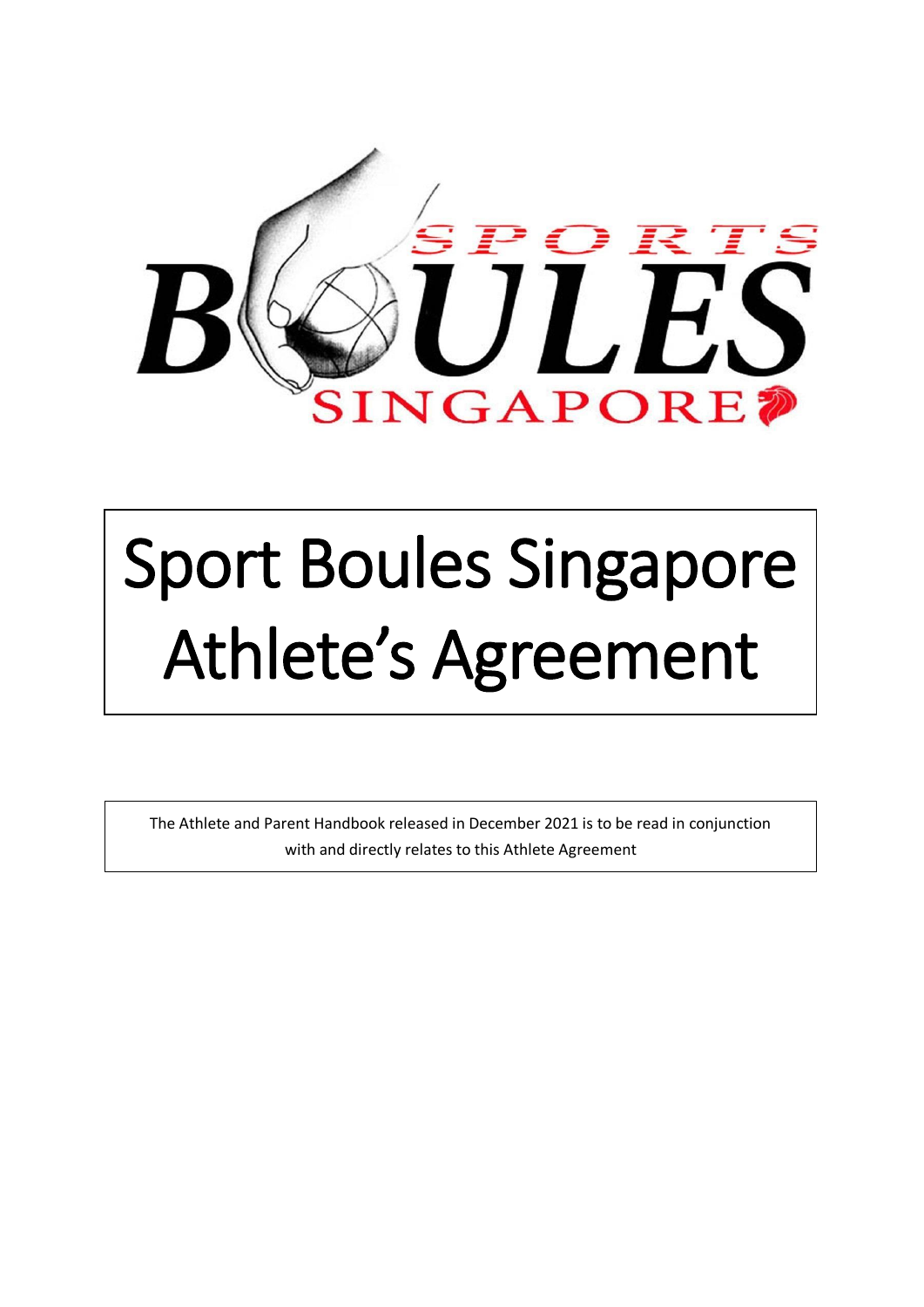## **Sports Boules Singapore National Training Center Athlete agreement FY22/23**

**THIS AGREEMENT** is entered into on the day of (month) (year) between:

- a) **SPORTS BOULES SINGAPORE** (UENNo. S90SS0085G) whose registered office is at Room 17 Toa Payoh Sports Hall, 297A, Lor 6 Toa Payoh, 319389 ('SBS') and
- b) Name of Athlete:

(NRIC/Birth Registration number (last 3 numbers and letter): )

Address:

will be referred to as the **Pétanquer**.

c) Comme of Parent or Legal Guardian (Under 18)/ Next of Kin:

(NRIC/Birth Registration number (last 3 numbers and letter): )

| Address:                            |
|-------------------------------------|
| will be referred to as the Guardian |

### **4 WHEREAS**

- a) The **Pétanquer** shall participate in the SBS National Training Centre Program with effect from  $(DD/MM/YYYY)$
- b) Please note that this Athlete Agreement has to be signed and submitted one month after the commencement date listed in 4a) to SBS. Failing which, the **Pétanquer** will not be allowed to commence training, and SBS reserves the right to act upon the vacancy created. OR

Prior to the beginning of each Financial Year (ie prior to April each year after the Handbook has been updated.

- c) The **Pétanquer** shall comply and abide by all clauses stated in the Athlete and Parent Handbook.
- d) SBS reserves the right to amend this agreement at any point.

#### **5 Agreement**

I / We accept and will abide by the terms and conditions governing training as a **Pétanquer**, including all requirements listed in the Athlete and Parent Handbook.

I / We understand that SBS Athlete Membership is compulsory and will ensure membership forms and payments are submitted annually before the deadline.

I/ We agree to provide all information as requested by SBS with reference to Annex A (Athlete Biography online form). All information received by SBS will be handled with confidentiality, except as may be required by law.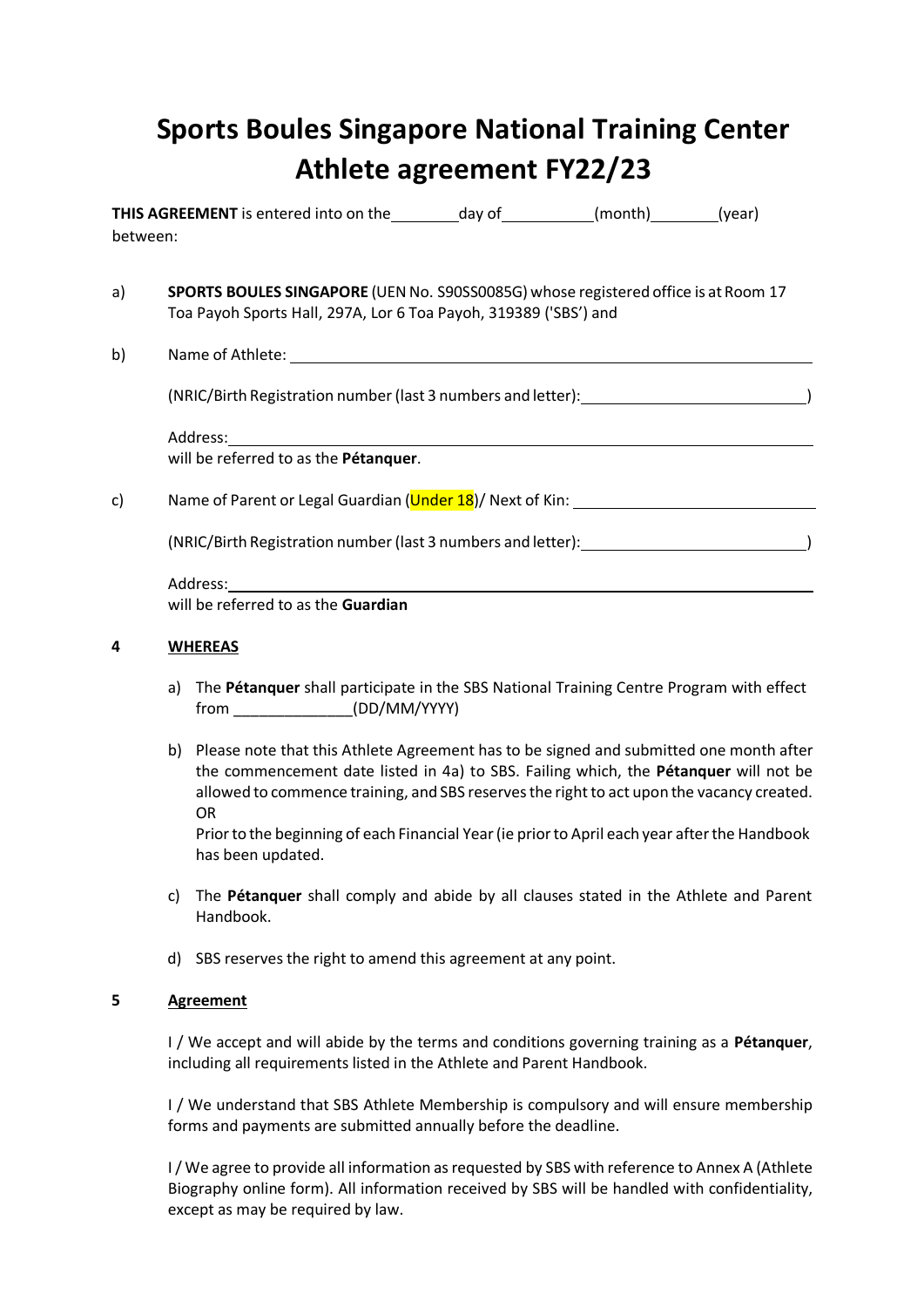I / We also understand that failure to abide by or violation of any stated terms and conditions in this Athlete Agreement as well as the Athlete and Parent Handbook may result in disciplinary action or termination.

I / We understand that this agreement represents a mutual statement of shared responsibilities between SBS and me/us and a formal acknowledgement of a working relationship, signatories of which indicate and affirm commitment to common goals and objectives with full understanding of the mutual obligations placed upon them.

I / We agree to the publication of media featuring the Petanque on the Singapore website and Social Networking sites.

I / We grant permission to SBS to use media including photographs / videos featuring the **Pétanquer** for possible inclusion in its publications, website and other publicity material, provided that my / our contact details will remain strictly confidential. The media will remain the property of SBS and will be used for the designated purpose of SBS's mission to promote and develop **Pétanque**.

I / We **agree/disagree\*** to authorize the coach in-charge to administer basic first aid when they deem necessary in the event of any accident suffered by my child/ward.

I / We agree to pay for any medical and emergency transport services incurred on my child/ward's behalf.

*\*\*Please indicate appropriately.*

Name of Athlete **Name of Parent/ Guardian/ Next of Kin** Signature of Athlete Date Date Signature of Parent/ Guardian/ Next of Kin Date **On behalf of SBS** Name Position Signature Date